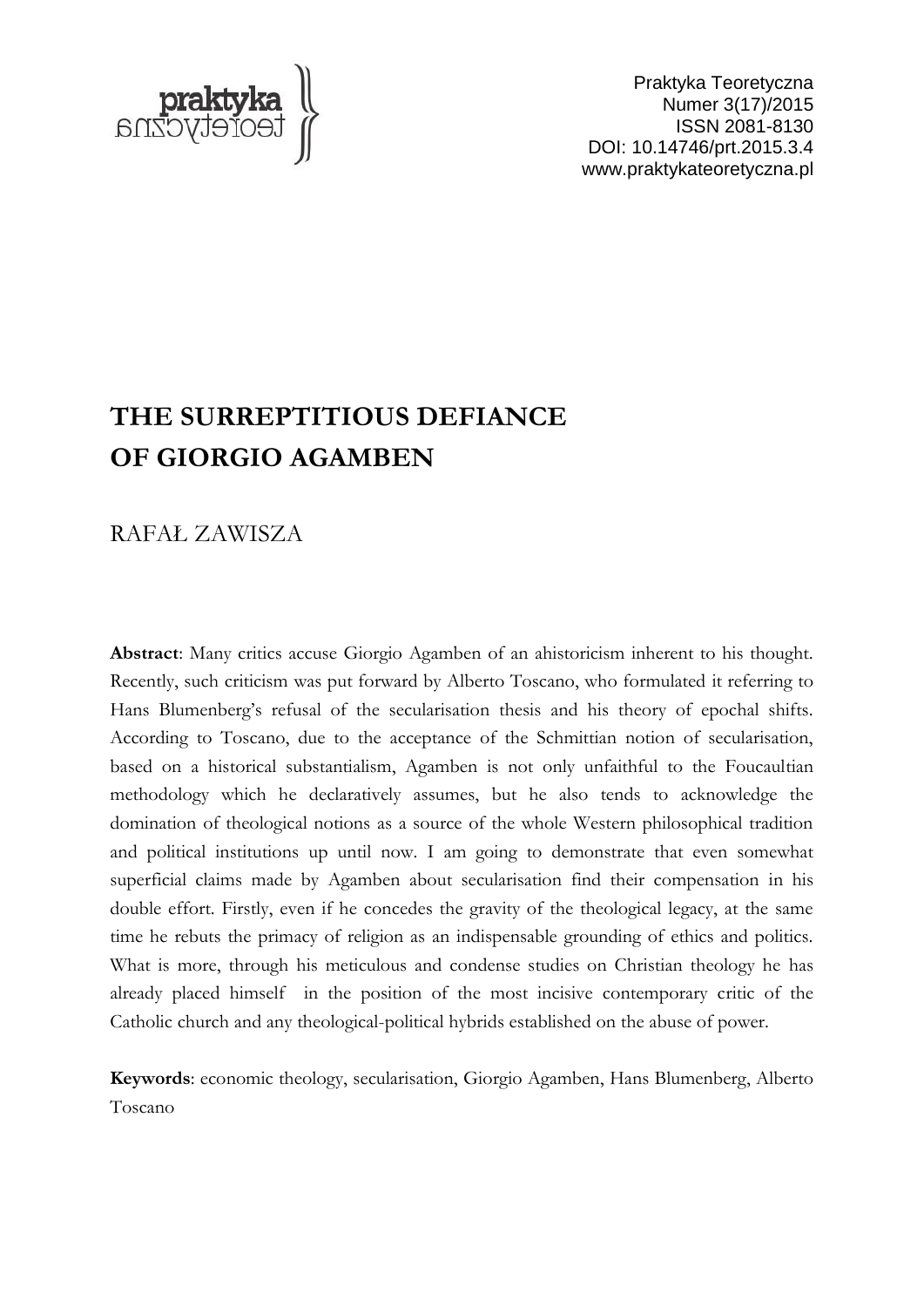# A predicament of secularisation

 $\overline{a}$ 

*Il Regno e la gloria*, published in 2007, marks a thematic shift in the whole Agambenian oeuvre, namely the involvement in a detailed analysis of Christian theology viewed from the perspective of its inner logic – the divine *oikonomia*<sup>1</sup> . However, the text does not equate to a change of the political issues at stake in Agamben's theory. Rather, in his recent publications Agamben tries to complement his prolonged investigations by demonstrating how contemporary models of government depend on a peculiar *complexio oppositorum* laying at the centre of Christology and trinitarian theology. That is the problem of how to reconcile God's existence beyond time and space – his Being or eternal and unchangeable Essence – with his commitment to the economy (or the history) of salvation, which presuppose God's actions, decisions, and, at last, his incarnation into the form of the human-divine hybrid, Jesus Christ. When expressed in political terms, these dilemmas turn into a chiasmus, or binary coexistence, between sovereign decisionistic politics (transcendence) and the horizontal management of global economy (immanence). In other words, Agamben intends to explain the contemporary political realm – seen as the indivisible magma of life as such, and politics, mediated through management as the only active pseudo-political practice – by referring it to the theological debates of late antiquity concerning the Holy Trinity and the Incarnation of God. It may be that since the death of Hans Blumenberg we have not seen in the history of Western thought any theoretical framework comparable in its expanse and depth, except that offered by Agamben. The ambitious task of the latter confronts methodological constrains that must be always taken into account when one aspires to encompass two millennia within one horizon.

The Agambenian method of inquiry was criticized recently by Alberto Toscano, who employed Blumenberg's argumentation against the secularization theorem to accuse Agamben's approach of a double lapse that consists of "historical substantialism" and "reductivist idealism" (Toscano 2011, 126, 128). I feel tempted to scrutinize this intriguing polemics, because chances are that something important really happened when Agamben provided the appropriate key to the arcana of Christendom. What is ironic, and at the same time highly problematic for the purely secular flank, is that he did not need to break down the doors of the ecclesiastical archives, but opened them from within. For some critics this *faux* 

<sup>1</sup> I would like to express my gratitude to the Institute for Human Sciences in Vienna, where this text was written during my stay at the Józef Tischner Junior Visiting Fellowship, sponsored by the Institute for Human Sciences, Vienna, the Pope John Paul II Foundation, the Open Society Institute (Zug), and the Kosciuszko Foundation, Inc., New York. It was the hospitality and the friendliness of the people who make the IWM that gave me the chance to work freely on the topic "Hannah Arendt's Early Thought as a Response to the Political Theology", to which this paper contributes as a methodological preparation. Additional thanks go to the two anonymous reviewers and to the editors of *Theoretical Practice*, Joanna Bednarek and Mikołaj Ratajczak, for their percipient comments.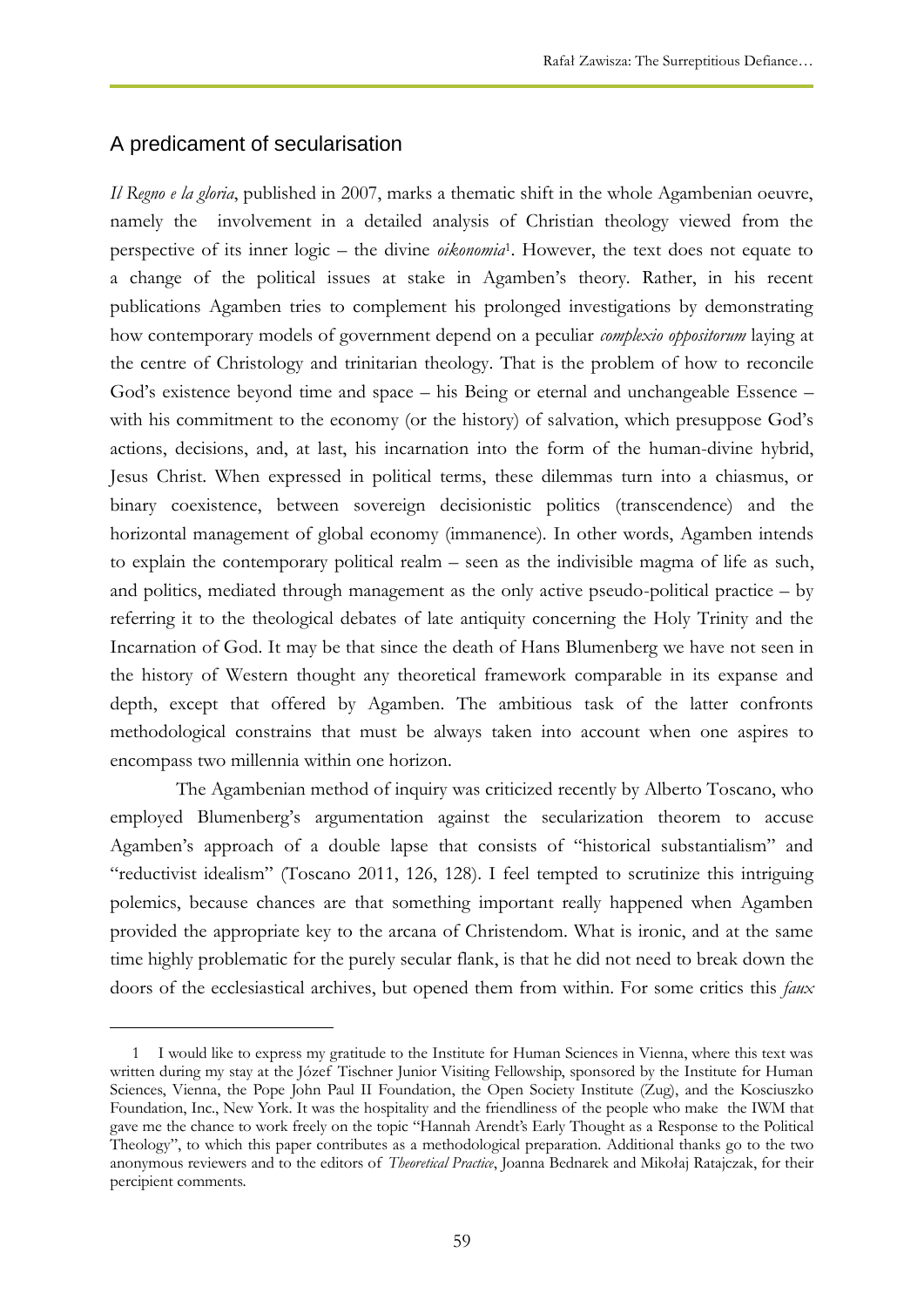*pas* is unpardonable, because it contravened the well-guarded division between secularity and religion, which delineates one of the most relevant achievements of modern Western civilisation and its political culture. Thus, Giorgio Agamben became the *enfant terrible* of the global Left.

A brief elucidation must be made to indicate the quarrel's kernel. According to Toscano, Agamben's recent writings are founded upon substantialist and idealist presuppositions, because the author passed off an important German debate around the meaning of the term "secularisation" which took place mainly in the 1960s and 1970s. It concerned the original character of Western modernity. As one of its participants, Hans Blumenberg was compelled to defend the unprecedentedness and the legitimate character of the modern age against interpretations proposed by Eric Voegelin, Karl Löwith, and Carl Schmitt, who regarded modernity and its political vocabulary as the by-product of some older theological matrix (Blumenberg 1983). The consequence of such thinking is a vision of history as a transmission of the same "contents" disguised in different "forms". In effect, the so-called secular epoch could not emancipate itself from its religious-theological heritage. According to the propagators of the secularisation schema, modernity's secular character is nothing more than flimsy varnish that overlies previous epochs (treated as real "substance" or "content") which are supposed to surreptitiously mastermind the secular age. Toscano claims that the "economic theology" elaborated by Agamben suffers from the same methodological inadequacies that Blumenberg detected in the historiographical schemas of those thinkers who used the notion of secularisation in order to delegitimise the development of post-religious civilisation in Western Europe. What is more, Toscano dismisses Agamben's conception of the "signatures" – projected to explain how some notions as well as vast paradigms of political thought survived from antiquity to the present day, accommodating slightly their meaning without the need for changing names – as reliant "on putative personal insight and analogical thinking" (Toscano 2011, 128)<sup>2</sup>.

It is not disputable that Agamben sometimes takes the secularisation process for granted, especially when pointing to some religious antecedents and their "secularized" counterparts. For example, when he compares tourism to the pilgrimage movement (Agamben 2011a, 140) or when he has no reservations about calling the philosophy of history "an essentially Christian discipline" (Agamben 2012, 34)<sup>3</sup> . What must be genuinely harmful

<sup>2</sup> Toscano refers to that methodological statement: "[i]f we are not able to perceive signatures and follow the displacements and movements they operate in the tradition of ideas, the mere history of concepts can, at times, end up being entirely insufficient" (Agamben 2011a, 4). In the original it sounds even more powerfully: "Se non si possiede la capacità di percepire le segnature e di seguire le dislocazioni e gli spostamenti che esse operano nella tradizione delle idee, la semplice storia dei concetti può, a volte, risultare del tutto insufficiente" (Agamben 2007a, 16).

<sup>3</sup> The most intriguing is the statement that what we call today the "biological body" is a secularized notion of bare life (Agamben 2014, 267–268) – in *Il uso dei corpi* the author literally repeats some fragments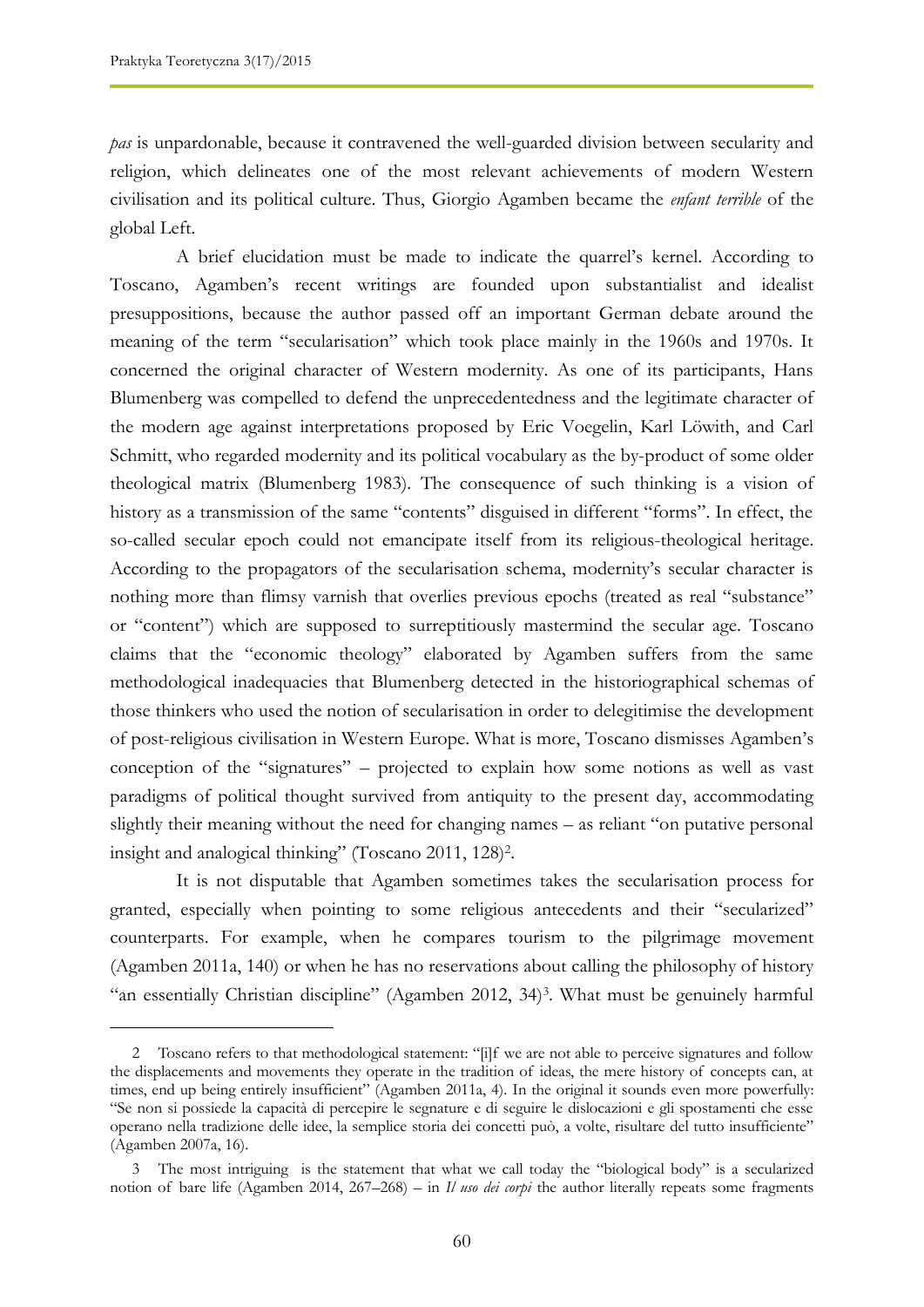for a secular understanding of the world is the fact that for Agamben even the flagship representatives of non-religious thought – like Kantian ethics (Agamben 2013a, 122) and the Marxian conceptualisation of praxis (Agamben 2011a, 91) – might be seen as secularized forms that mimetically reflect some theological ideas. Thus, although the first set of examples does not go beyond conventional *bon mots*, the second one does not allow similar marginalisation, but rather resembles Schmitt's "systematic structure" (Schmitt 1985, 36). Therefore, Toscano's Blumenbergian scepticism towards Agamben's "*theological* genealogy" (Toscano 2011, 129)<sup>4</sup> was formulated not without reason. As overtly a- or anti-metaphysical philosophies, Kantianism and Marxism may be theologically structured. This is explicitly demonstrated in *Opus Dei* and *The Kingdom and the Glory*, and it implies a kind of transhistorical invariance. However, it would be an overstatement to decree substantialism on those grounds. Agambenian usage of structural analogies is "stronger" (in terms of historical continuity) than Blumenberg's functionalism (and Foucault's archaeology), although "weaker" than Schmitt's, Löwith's or Voegelin's substantialism.

It also makes sense to point out the idealistic tone, sometimes evident in the writings of Agamben, who seems to believe in an almost autonomous life of the *dispositifs* he describes. In that perspective humans appear to be puppets without agency, whose efforts are reduced to the actualisation of some hidden patterns embedded in the structure of language:

It is all the more surprising that, in the 1977–1978 course [given by Michel Foucault – RZ], the notion of providence is never referred to. And yet the theories of Kepler, Galileo, Ray, and the Port-Royal circle that Foucault refers to do nothing other than to radicalize, as we shall see, the distinction between general and special providence into which the theologians had transposed, in their own way, the opposition between the Kingdom and the Government. The passage from ecclesiastical pastorate to political government, which Foucault tries to explain – in all truth, in not terribly convincing a way – by means of the emergence of a whole series of counterpractices that resist the pastorate, is far more comprehensible if it is seen as a secularization of the detailed phenomenology of first and second, proximate and distant, occasional

already written in 1993 in the text entitled *Forma-di-vita* (Agamben 2000, 7–8). It may imply that bare life, surrounded by Agamben with so much piety, is a life not totally deprived of transcendent connotation. Obviously, this uncanny ambiguity could be nothing more than a kind of gloriole accompanying exceptional figures, like victims condemned to be killed. Seen through that prism, bare life is what remains after contact with transcendence, which brings about the kiss of death. Just for that reason, Agamben is looking for a "form-of-life" whose condition of being "unsavable" protects her once and for all from any romance with the divine. But is this a sufficient answer to the inner indecisiveness and excessiveness of life itself?

<sup>4</sup> This undoubtedly malicious label serves Toscano for imputing that Agambenian "theological" writings keep their validity only within the Christian world view. The following cutting remark extends this hermeneutic stance: "it is the specifically *Christian* fate of *oikonomia*, as the anarchic immanence of a divine government tenuously articulated, via providence, with a transcendent God who 'reigns but does not govern', which justifies the theological character of this genealogical investigation" (Toscano 2011, 127; original emphasis).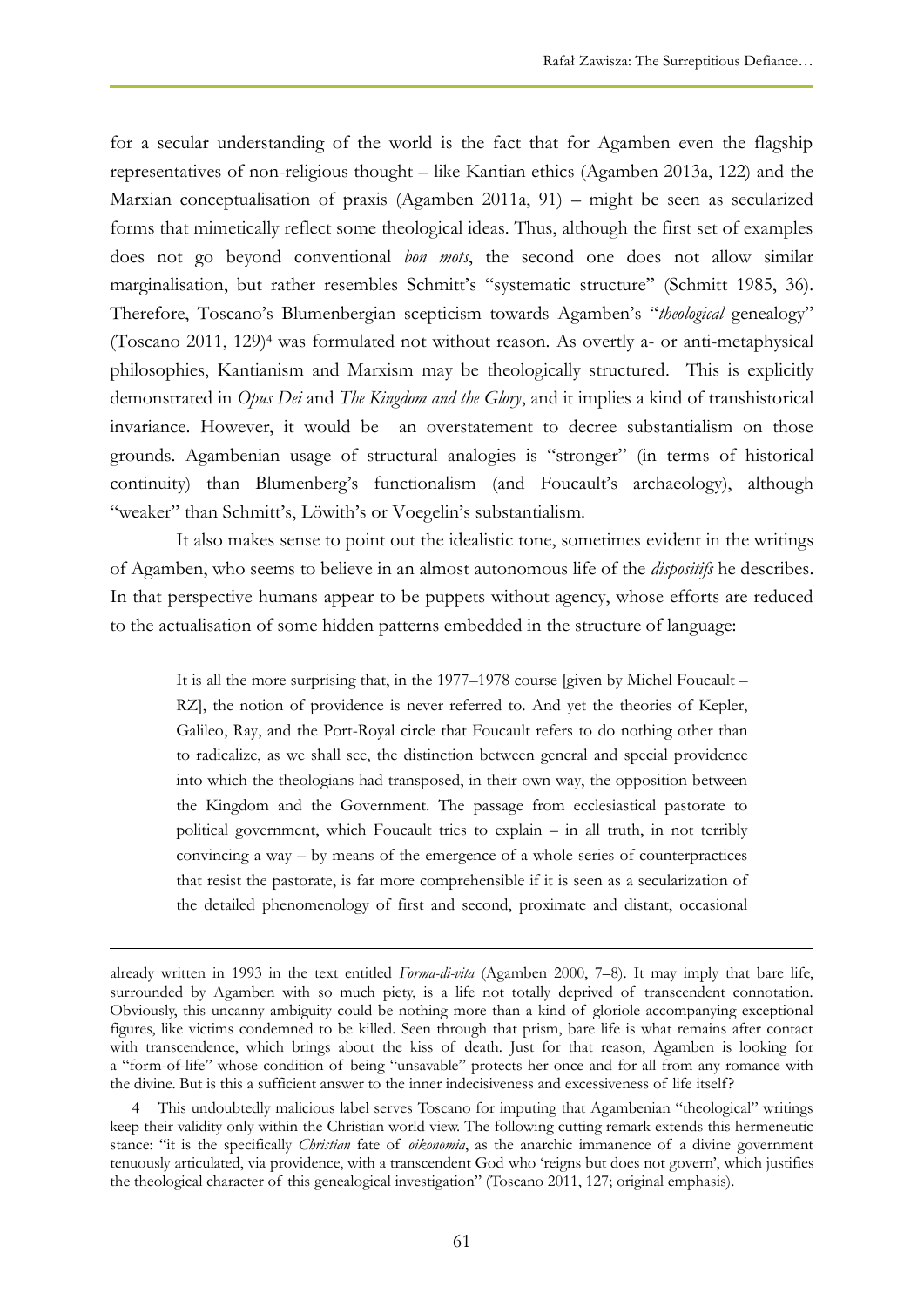and efficient causes, general and particular wills, mediated and immediate concourses, *ordinatio* and *executio*, by means of which the theoreticians of providence had tried to make the divine government of the world intelligible (Agamben 2011a, 112).

No wonder then that Toscano noticed a betrayal of the Foucaultian method. It is indeed analogous to Agamben's declaration that he intends to think starting from the frontiers reached but never crossed by Hannah Arendt. The same interpretative measure of absorption and abandonment was applied to Blumenberg's work. Agamben encounters Blumenberg as a reader of Jacob Taubes and this fact determines his stance. Like Taubes, Agamben works closely to Schmitt (even if he proceeds against him) and affirms the secularisation thesis. However, by doing this he aims just at overcoming the thesis and refuting any possible pretension formulated on its basis against "theological politics"<sup>5</sup> . Furthermore, Agamben's ambition is to abolish political theology, or at least to provide evidence that such a hybrid could not stem from Christianity. For that reason, he is not compelled to choose between Blumenberg and Schmitt, because he thinks he has found a vaster paradigm embracing them both. And not only them. Lastly, Jan Assmann, inspired by the cue made by Taubes in person, elaborated a thesis (which is partly a repetition of Ernst Kantorowicz's claim) which turns Schmitt's argumentation upside down: according to Assmann, Schmitt's famous dictum could be legitimately inverted and then one may, analogically, consider the main theological concepts as political ones at the bottom. Agamben comments:

More interesting than taking sides with one thesis or the other is, however, to try to understand the functional relationship that links the two principles. Glory is precisely the place at which this bilateral (or bi-univocal) character of the relation between theology and politics clearly emerges into the light (Agamben 2011a, 193).

What does this mean? First of all, that Agamben does not take Schmitt's side unreservedly. Further, that he, who himself put a lot of effort into being associated with the "I would prefer not to" position, *chose* a very risky path and *decided* to step onto theological ground to probe the endurance of the well-known conservative incantations about the fall of the West caused by the death of God and the diminishing role of religious authority. As we shall see, Agamben wants to show the one-sidedness of those claims by divesting them of their undeserved glory, that is  $-$  of their misleading force of persuasion. He intends to bypass current ideological conflicts between secular and religious forces without neutralising them. Using words that demand attention, in a speech delivered at the Notre Dame Cathedral in Paris on March 8<sup>th</sup>, 2009, Agamben seemed to reach for the crest: "I say the following with

<sup>5</sup> I borrow this term from György Geréby (Geréby 2008).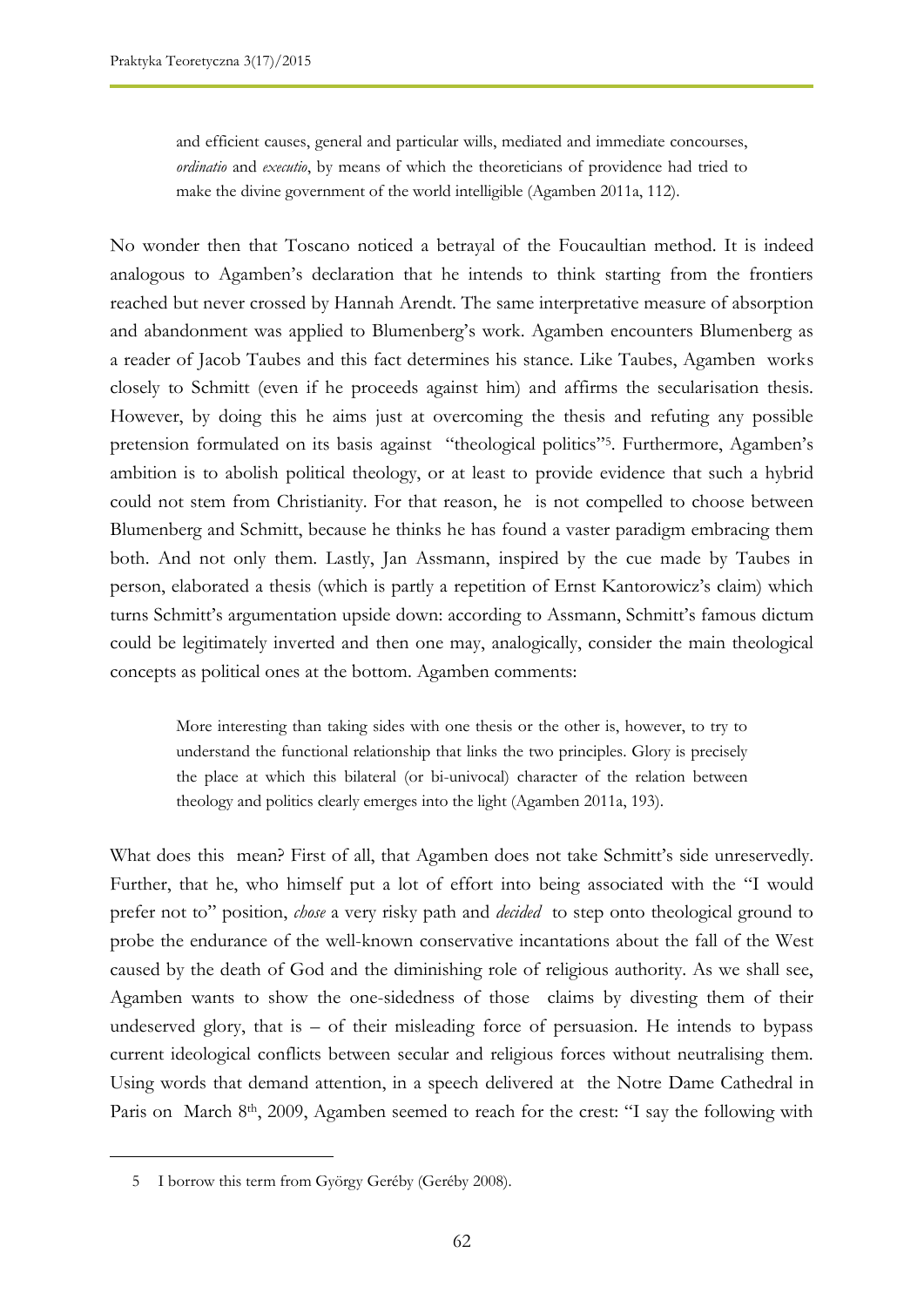words carefully weighed: nowhere on earth today is a legitimate power to be found; even the powerful are convinced of their own illegitimacy" (Agamben 2012, 40). The Catholic church included, no doubt. No one can escape from guilt. Only the passionate toughness of impartiality can save us: parrhesia against irony and cynicism.

That is why I am not persuaded by Toscano's argument that "Agamben haughtily dismisses the theoretical significance of the secularisation debate" (Toscano 2011, 127). On the contrary, in my opinion, Agamben belongs to the group of a few leading contemporary thinkers who regard themselves as responsible for the new phase of this debate<sup>6</sup>. My intention is not to judge whether he is right or wrong; it would be a chutzpah to deal in one short commentary text with the enormously rich material that Agamben studied. I find it more fruitful to take a step backwards and draw up the possibilities and ambiguities provoked by the theological-economic enterprise. This does not mean that Blumenberg's reservations are annulled. Instead, it will be more appropriate to speak about their provisional postponement<sup>7</sup>.

## The sacrifice of theology vs. theological sacrifice

 $\overline{a}$ 

No one could pretend to conduct value-free research when secularisation is concerned. So when Toscano states, in the form of an objection, that "for Agamben, secularisation is a strategic gambit, not a historiographic thesis" (Toscano 2011, 127), that is the point. Agamben tends to concede that, all in all, any debate on secularisation, at least since Max Weber (and I would prefer to say that at least since Hegel) is inseparable from politics (Agamben 2009a, 76–77). (Suffice it to mention the seemingly stable – if seen from the angle of both jurisprudence and official theology – status of ecclesiastical properties in times when neoliberal expropriations take place on a large scale). The very fact that Toscano engaged the Blumenbergian project (which, to tell the truth, is not at all leftist) and his methodology against Agamben, is sufficient proof in favour of Agamben's persuasion that the concept of secularisation "has performed a strategic function in modern culture" (Agamben 2011a, 3). It usually marks a political enemy<sup>8</sup>. That's why Carl Schmitt could not agree with Blumenberg

<sup>6</sup> What might be justly admitted is that Agamben disavows the significance of "secularisation" in favour of what he considers to be a broader frame, namely the theodicy of history, which is also called *oikonomia* or *complexio oppositorum*. Thus, he suspends, in a sense, an inclination to Blumenberg or Schmitt, taking a step further.

<sup>7</sup> Which is a manoeuvre not so distant from what Hans Blumenberg himself accepted as a mode of moral conduct proper to the modern age, namely: *la morale provisoire* (Blumenberg 2010, 2).

<sup>8</sup> Toscano's reaction provoked by some Agambenian critical remarks towards Marxism is rather a sidestep than an attempt to challenge them. In contrast, Agamben seems to feel obliged, as an intellectual who acknowledges also his Marxian roots, to criticize totalitarian and bureaucratic abuses of power committed by the political regimes that called themselves "communist". What is also important for Marxist studies, his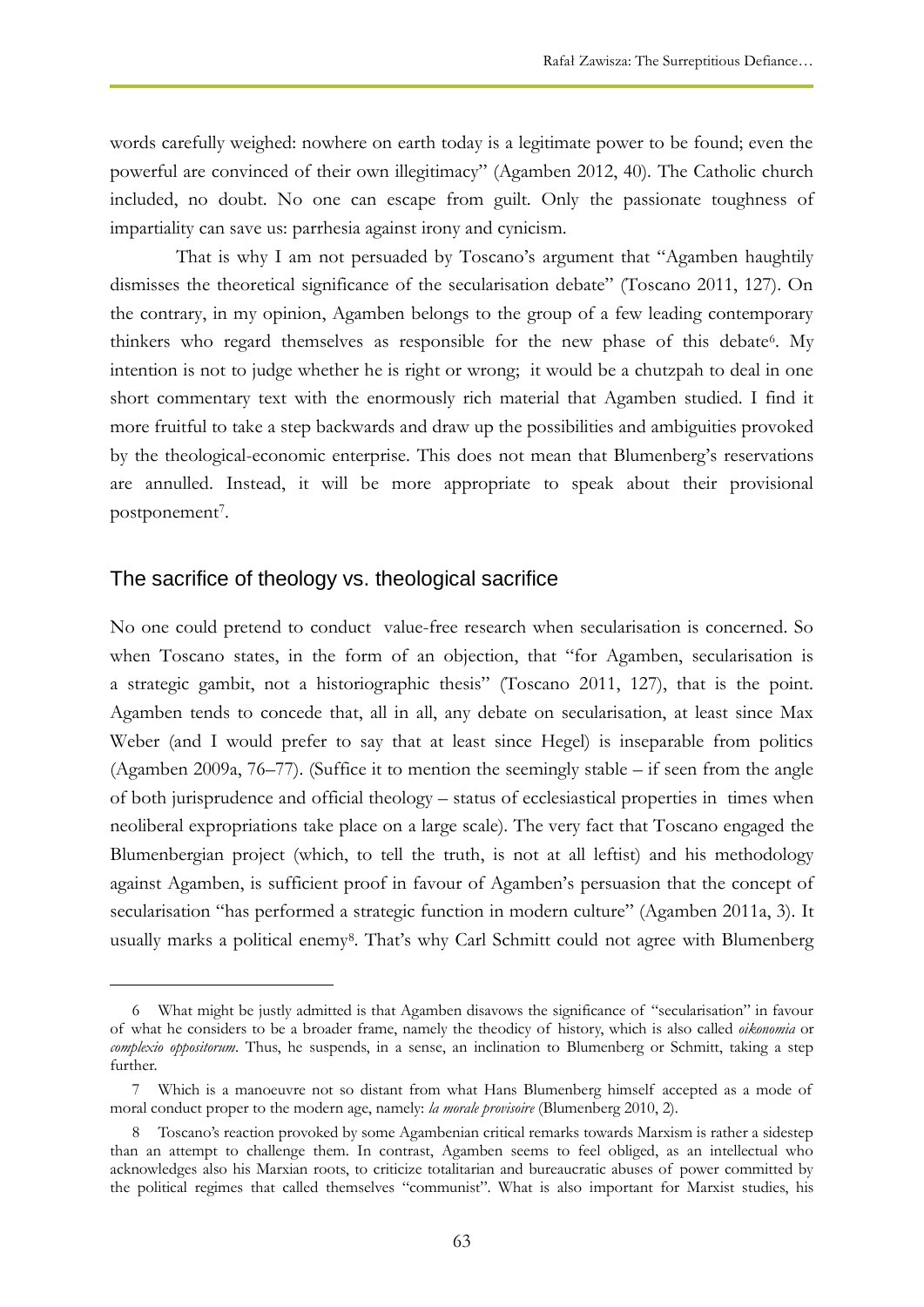who tended to present his historiographical study on the threshold of modernity as politically neutral.

Although the references to Blumenberg in Agamben are sporadic, in *Il regno e la gloria* we can find some comments, which clearly show that the latter is not unconcerned about the stance of the former. In an opening passage Agamben expounds that for Schmitt,

theology continues to be present and active in an eminent way. This does not necessarily imply an identity of substance between theology and modernity, or a perfect identity of meaning between theological and political concepts; rather, it concerns a particular strategic relation that marks political concepts and refers them back to their theological origin (Agamben 2011a, 4).

There is no doubt that the phrase "identity of substance" evokes *Die Legitimität der Neuzeit*<sup>9</sup> . Like Blumenberg, Agamben is preoccupied with a refutation of Schmitt's thesis. But, unlike Blumenberg, he cannot do so by defending modernity and its secular ethos.

Agamben considers modern politics to be theological, in other words, still reliant on the schemas elaborated as explanations of the divine government over the world. He reveals its "theological origin" without the intention to acknowledge (like Schmitt) that secular politics is impossible, *ergo* – that all political concepts remain delegitimised (Toscano 2011, 128) unless they return submissively to the *dictatus papae*. Conversely, to christen modern politics "theological" is to call for its stronger and more definitive profanation. In other words, politics that needs the extra-terrestrial to legitimize itself in fact delegitimises itself as theologically structured. As far back as 1995, when Agamben initiated an investigation of the ambiguous sacredness of the scapegoat<sup>10</sup>, he unequivocally declared that "the proximity between the sphere of sovereignty and the sphere of the sacred […] is not simply the secularized residue of the originary religious character of every political power, nor merely the attempt to grant the latter a theological foundation" (Agamben 1998, 84–85).

In order to stem the Uroboros-like cycles of violence and to put an end to the economy of sacrifice, the very principle of division must be abolished. Theology, due to its obsession with theodicy, is one of the nodal points that keep this cruel machinery in motion<sup>11</sup>, but it is not its ultimate ground. Additionally, Agamben posits that "the thesis

theological genealogy almost directly implies that what was originally used in the discussions on the Holy Trinity and predestination later become a basis for the reelaboration of dialectics in German philosophy.

<sup>9</sup> See Blumenberg 1985, 16, 29, as well as the entire chapters 8. and 9., where Hans Blumenberg challenged Carl Schmitt's political theology.

<sup>10</sup> The term *homo sacer* appeared for the first time in Agamben's writings in 1982 (Agamben 1991, 105; Agamben 1999, 136).

<sup>11</sup> One of the thinkers to whom Agamben is mostly indebted, René Girard, stressed that theology had always served – in contrast to the unjustified pride expressed in the dictum *philosophia ancilla theologiae* – as the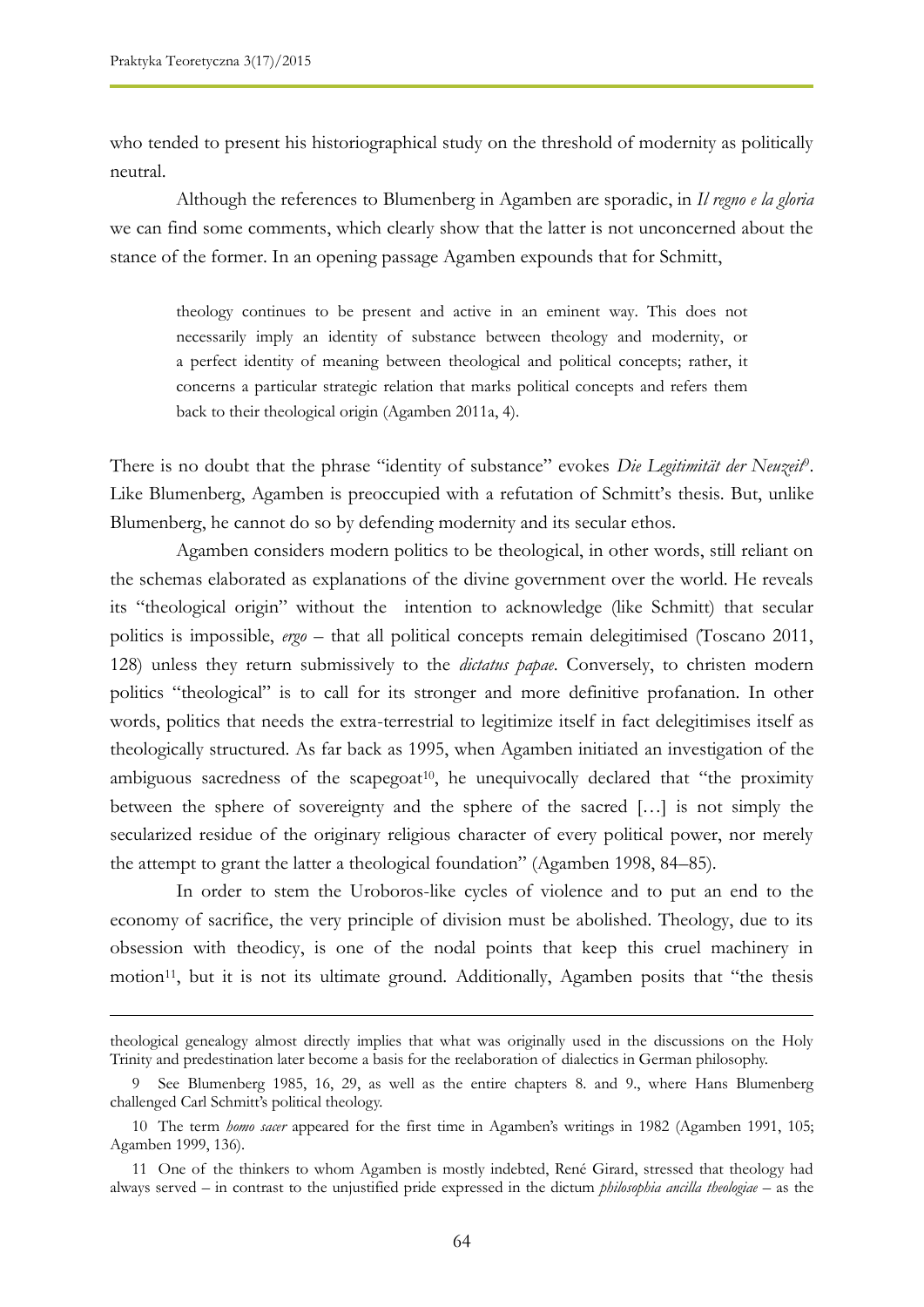according to which the economy could be a secularized theological paradigm acts retroactively on theology" (Agamben 2011a, 3). The concession given to Schmitt by emphasizing how important theology has been turns against the conservatism implicit in his theories<sup>12</sup>, as well as against the exceptional character of theology. Agamben is convinced that ignorance with regard to the theological tradition not only indicates a "decline of philosophical culture" (Agamben 2011a, 5), but also strengthens this taboo-like status of theology. In contrast, what could finally make it inoperative is nothing other than studying it13. Studying uncovers the consequent layers of "tradition", showing that all of them were failed attempts to keep the unnamed at distance<sup>14</sup>. For Agamben, archaeological inquiry focuses *simultaneously* on this empty centre *and* its historical articulations that overshadowed the emptiness of language building – upon, and thanks to, its arbitrariness – an illusion of the primary "origin".

The Agambenian approach hesitates between the temptations of metaphorical and literal meaning. Thus, his "theological" description of biopolitics is affected by ambivalence. I will show two appropriate examples, starting from the following statement: "It is not necessary to share Schmitt's thesis on secularization in order to affirm that political problems

universal mechanism of justification: "the sacrificial process requires a certain degree of misunderstanding. The celebrants do not and must not comprehend the true role of the sacrificial act. The theological basis of the sacrifice has a crucial role in fostering this misunderstanding. It is the god who supposedly demands the victims […]. Interpreters who think they question the primacy of the divine sufficiently by declaring the whole affair 'imaginary' may well remain the prisoners of the theology they have not really analyzed" (Girard 1977, 7).

<sup>12</sup> The same can be said about Agambenian "metabolisation" of Girard's legacy. For further elaboration of this topic, see Fox 2007, Depoortere 2011, Dickinson 2011b, Sudlow 2012.

<sup>13</sup> This may be seen as a betrayal of his own idea of profanation based on "negligence" (Agamben 2007b, 75), which was intended to secure from the aporia of transgression as an implicit confirmation of the *status quo*. Nonetheless, I am partial to another spin: that at first Agamben was collecting the elements of the paradigm he intended to destroy and in the end attained the level of such a condensation, that it allowed him to "abandon" this paradigm, when all was said and done. I would venture to say that by doing this he became the *homo sacer* of theory, because it was rather his duty, not pleasure, to be rapt in political consideration. This may throw light on the harsh criticism he received and also on his spiritual position on the map of contemporary thought. Suffice it to mention here only one, but incisive example. At the end of his article, one author used Jesus' words, turning them towards Giorgio Agamben as a judgement passed on his messianism: "let the dead bury the dead" (Sharpe 2009, 40.16).

<sup>14</sup> Hans Blumenberg initiated his *Work on Myth* from a magnificent anthropological narrative according to which the human being's initial and formative challenge was "the absolutism of reality" – the cavernous vastness of space that was losing its tremendous hostility in the course of naming it. Naming means dividing, i.e. weakening the pressure of unpredictability and fear that could paralyse human life, endangered, because deprived of any natural niche. For Blumenberg "myth" and "dogma" are two different methods of coping with the aboriginal danger. "The stories that it is our purpose to discuss here – he writes – simply weren't told in order to answer questions, but rather in order to dispel uneasiness and discontent, which have to be present in the beginning for questions to be able to form themselves. To prevent fear and uncertainty already means not to allow the questions about what awakens them and excites them to arise or to reach concrete form. In connection with this, the consciousness that one cannot, after all, answer such questions may enter in as an imponderable factor, as long as they cannot be averted, in an institutionalized milieu, or disparaged as hubris, or as in the milieu of modern science assigned to progress that has not yet occurred" (Blumenberg 1985, 184). So Blumenberg shares with Agamben initial intuitions about foundational negativity, but the former affirms the linguistic event that gave birth to humankind, while the latter expresses his great wariness of it.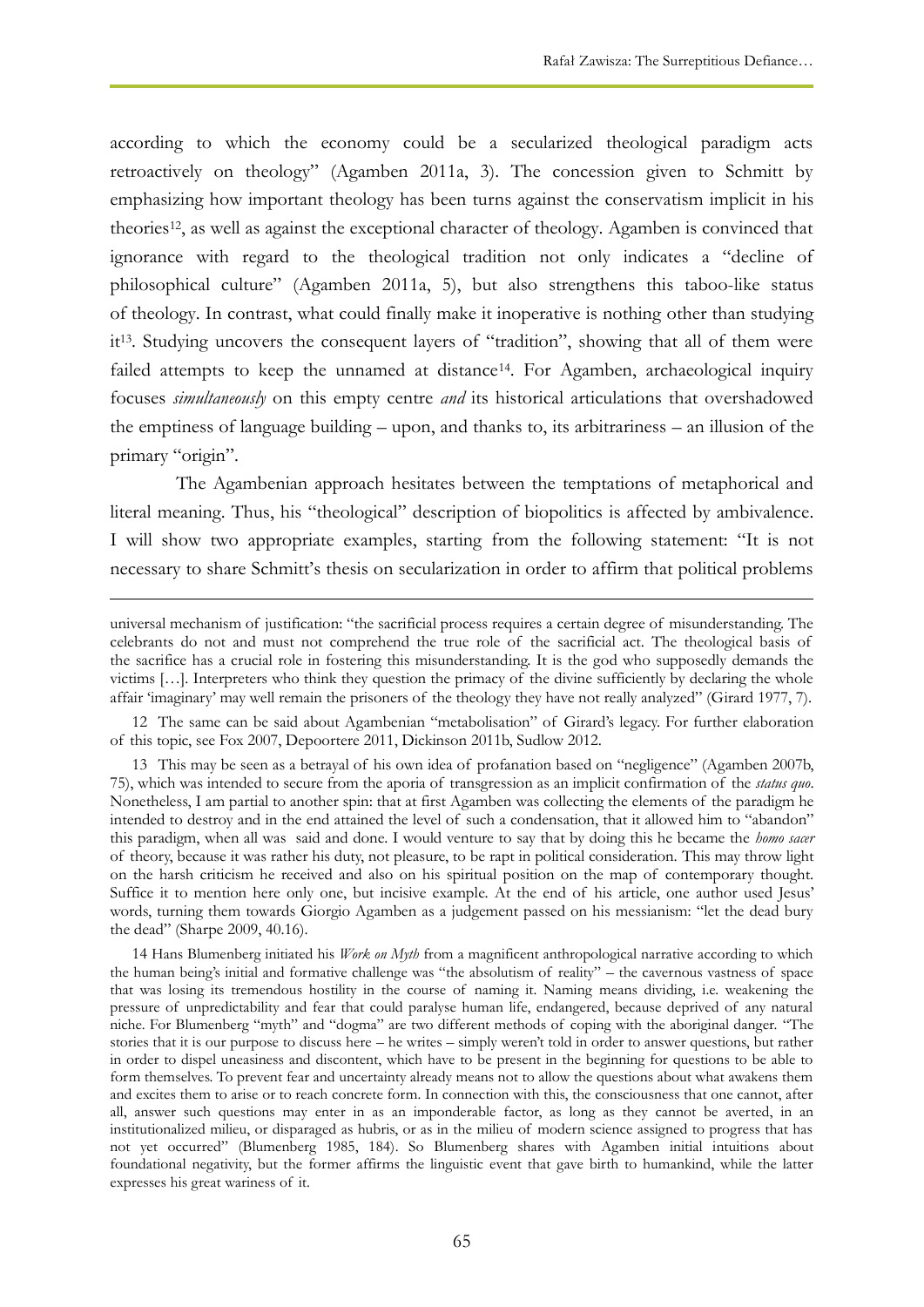become more intelligible and clear if they are related to theological paradigms" (Agamben 2011a, 229). In my view, here we still have the possibility of a metaphorical (that is to say Blumenbergian) reading of economic theology. In the case of the second example, things go differently, particularly if one takes into consideration that it is a quote from the already evoked speech that Giorgio Agamben gave at the Notre Dame Cathedral, so the place and circumstances enhance the resonance of this unique voice: "The crises – the states of permanent exception and emergency – that the governments of the world continually proclaim are in reality a secularized parody of the Church's incessant deferral of the Last Judgement" (Agamben 2012, 40). Had it been a casual association, Agamben's statement would not have judged the contemporary legal crisis as blasphemy. But what stands behind this claim can by no means be limited to a figure of speech, because according to Agamben, Christian theology of the first centuries struggled with the same ontological schemas that have been capturing the Western perception of life. Those schemas constitute a solid structure. What is more, by tracing theological (and ontological) thought back to its roots, Agamben not only intends to uncloak the structural analogies and the empty centre, but to indicate at something hidden beneath – the aliveness upon which the discourse about "life" was formed<sup>15</sup>. To treat the above-mentioned seriously, literally, one must acknowledge what is the subject of the politics of deferral. It is not a meaning or an abstract structure, but suffering life.

This leads directly to a question concerning the human condition and more specifically, a question about where lie the limes which make suffering caused by natural fatality almost indistinguishable from what befalls history. Even if Agamben would not agree with that, his divorcing from anthropocentrism does not exclude therefore some kind of anthropology, otherwise one could not explain his persistent obsession with anthropogenesis (Agamben 2004). Humanity means coming to terms with animality, or, to put it more precisely, an attitude of speaking beings toward the fact of their aliveness. Theology is only one of many speculative formations that responded to this challenge, but its response, especially in a moralistic explanation of the original sin, obscured the whole question,

<sup>15</sup> This enigmatic aliveness, given as an experience and forced to become a notion, was what Hannah Arendt in her doctoral thesis from 1929 destined to pertain to "the pretheological sphere", which in my opinion accentuated anthropology as a point of resistance to theology and every totalizing discourse; see Zawisza 2012. Aliveness was then elaborated quite differently through the biopolitical paradigm, among others by Agamben, but with an unreserved acceptance of the Heideggerian antihumanist vista, which undermines the consistency of any positive proposal. Biopolitics fails in its conceptualisation of the endless richness of life by excluding one form of its expressions, namely the peculiar unnatural character of the human condition. Thus, I am inclined to regard Agata Bielik-Robson's messianic vitalism, which is deeply concerned with antinaturalistic humanism (Bielik-Robson 2012), as an unavoidable voice in the contemporary debate about "life", dominated mostly by thinkers associated with the biopolitical paradigm. Bielik-Robson's theory of life introduces a polemical alternative, which is more in tune with the intuitions embedded in Arendtian natalism. On her polemics with Agamben, see Bielik-Robson 2010, Bielik-Robson 2011a.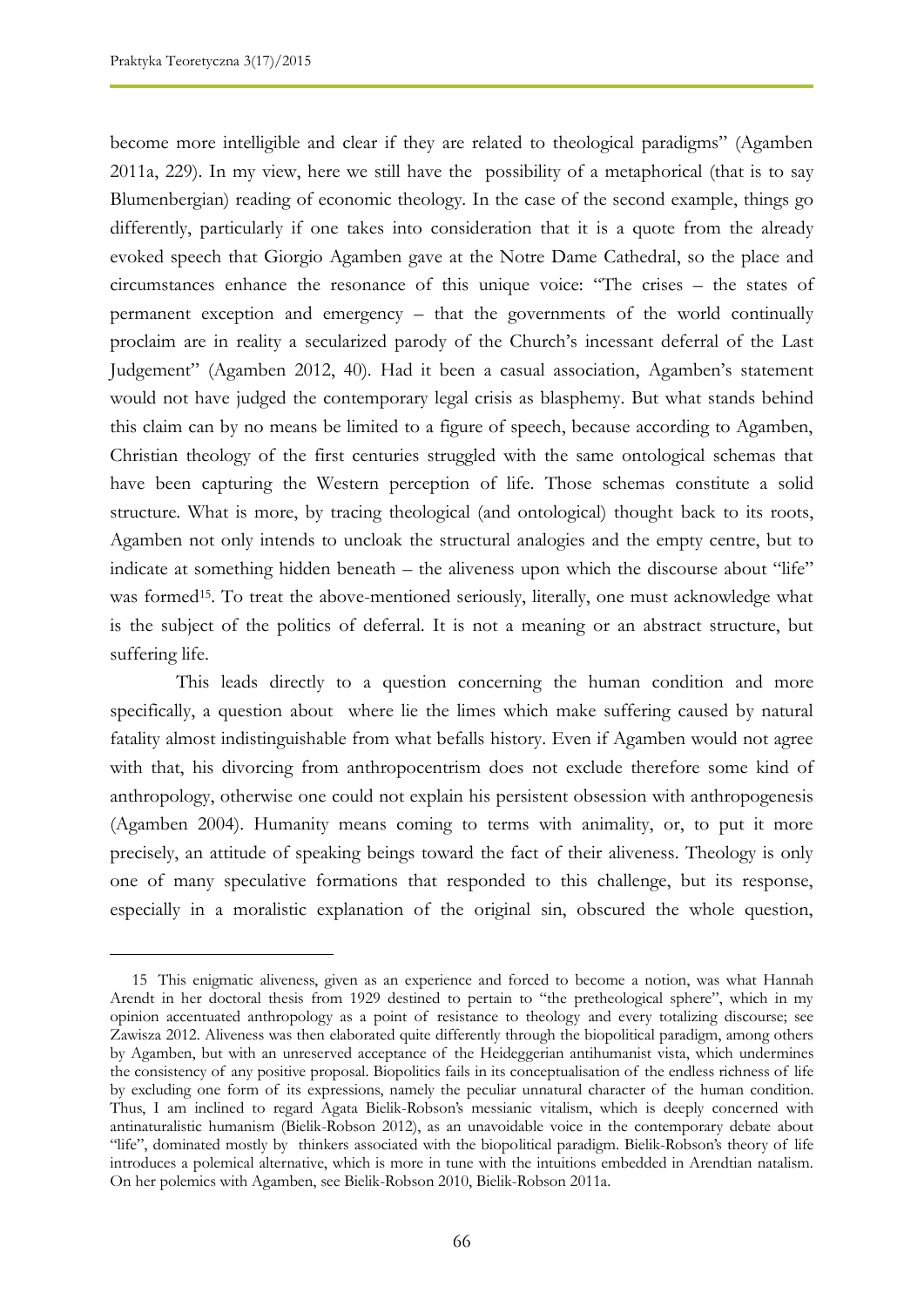ascribing imperfection to humankind and thus ending any discussion<sup>16</sup>. For that reason, Agamben seeks a detheologized view of life – trying to think simultaneously of the initial threshold when *homo sapiens* appeared – rather than theological ground.

What Toscano's critique misses is nothing other than anthropology, which allows Agamben to gaze at the far-reaching historical horizon, even at the expense of loosening ties with Foucaultian skepsis, but without the intention of its total abandonment. It seems that Agamben mistrusted consequent relativism and he is trying now to cope with the question of why some modes of thought, like the sacrifices, survived through the ages intact. Toscano underestimates the gravity of this question, saying, "Nor does Agamben consider the possibility that the persistence of certain thought forms might be less relevant than their redeployment to radically different ends within incommensurable discursive formations" (Toscano 2011, 127)17. For Agamben it would still be a sidestep to equate "systematic structures" with simple transposition or the mysterious journey of philosophically conceived essences. Agamben speaks also about necessary "omissions" and exclusions that accompanied operations of transfer between theology and politics (Agamben 2011a, 272). Those omissions are unpredictable and in that sense contingent, nonetheless their incessant returns are necessary<sup>18</sup> – due to the impossibility of the goal they are supposed to achieve,

<sup>16</sup> Although, as I argued, both myth and dogma try to face the problem of questions without answers and for that reason both of them pretend to have sufficient answers, "[...] the myth satisfies the criterion of totality by leaving nothing unsaid. The myth allows one to see that there is nothing more there to say and there will never be more to say something that no theory can dare to assert" (Blumenberg 1985, 177). Instead of an overabundance of stories produced by myth to accommodate various inquietudes, dogma chooses one version and attempts to make it definitive: "[…] across the history of mankind's consciousness, questions have been posed and then answers have been attempted whose inadequacy exposed them to displacement by other answers to the same questions. Dogma appears as a defense against this process of displacement, as laying something down in a written form made definitive by an extraordinary sanction. It can be accomplished only by institutionalization, and that makes it clear how inimical to institutions myth is" (Blumenberg 1985, 184).

<sup>17</sup> Additionally, Toscano writes that "it is not so much the continuity of the theological but the persistence of certain social relations and their imaginaries, which explains the insistence of certain ideas of government throughout such a *longue dureée*" (Toscano 2011, 127). Although Agamben does not employ this second option often, the "bi-univocal" structure of the governmental machine envisages as part of its inner, fundamental reciprocity a mutual bolstering of materially embedded patterns (e.g. the Persian court's rules – an example used by Agamben and praised by Toscano) and their ideal, conceptually codified images. What is more, Agamben's Girardianism predisposes him to detect in "the persistence of certain social relations and their imaginaries" an indispensable trace of theological justification, which every religion (according to him, the capitalist one too) uses to obscure cruelty behind the fumes of glory. Neither politics, nor theology dominates – rivalry between them resembles twin animosities: what dominates is symmetry, because to speak about God and Kingdom the first Christian theologians adopted political concepts which later were maintained by references to theology.

<sup>18</sup> The problem of how to approach Agambenian methods in relation to the history of ideas and the history of concepts reaches beyond the scope of this article. Nonetheless, Elías José Palti in his text about German debates concerning the relations between these two methodologies posed the questions which must be addressed also towards Agamben: "On the one hand, it is necessary to postulate the existence of an ineradicable remainder of facticity that prevents the logical closure of conceptual systems and opens them to temporality. Only this postulate may explain the openness of conceptual formations: why change is intrinsic to conceptual history. But, on the other hand, this postulate raises a number of new issues: how to approach this realm that resists symbolization according to the categories available in a given language, and that dislocates it. If this realm is not already invested with meaning, what is its ontological nature, and what are the ways by which it eventually enters the symbolic ambit and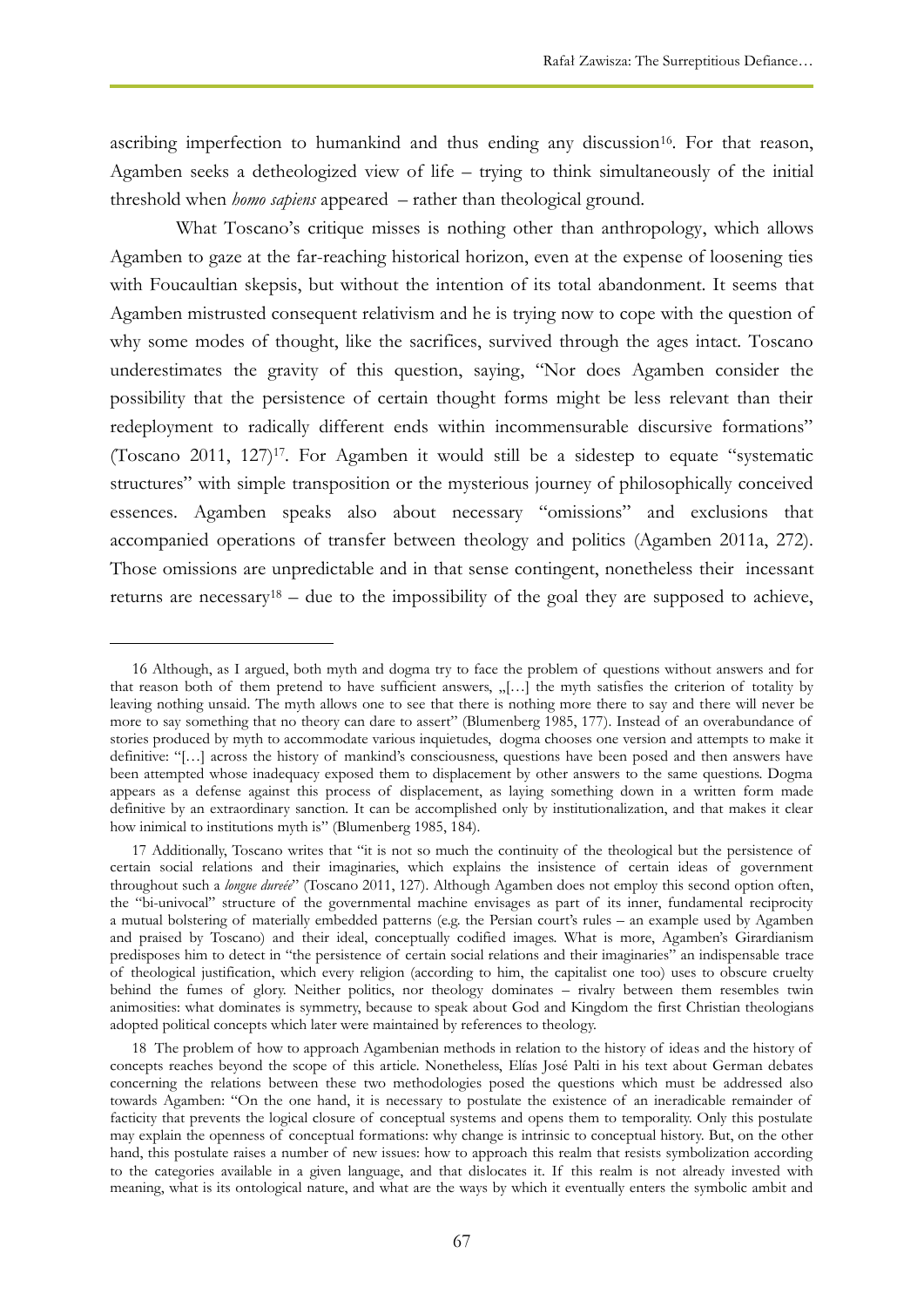namely to bridge the gap between word and flesh, between the speaking being and its aliveness.

Since Toscano did not take into account the deepest ground of Agambenian thought, he could graciously write that,

though Agamben does not straightforwardly embody the apologetic Christian purposes that Hans Blumenberg identifies in the discourse on secularisation – the idea that the conceptual patrimony of the Church was expropriated and misused – he does manifest one of the key aspects of that discourse, the idea of a substantial continuity (Toscano 2011, 128).

If we would need to indicate a candidate for "substance" in Agamben's thought, it could only be "life as such" (or maybe: pure aliveness), however – as I mentioned earlier – even this concept was affected by historical mutations (inter alia related to secularisation) and always already captured by some structure of its articulation. On the other hand, the mysterious continuity of those structures might be explained thanks to the following hypothesis: although we are removed from late antiquity by many epochal changes, dogma has nonetheless remained preserved by ecclesiastical bodies  $-$  simply by repetition<sup>19</sup>. In turn, this repetition was effective enough so as to transmit the general conceptual framework that had been forming Western thought throughout history even after churches and synagogues had lost their power over political institutions and communities. Even if this would be an accurate historical reconstruction, Agamben will remain mostly preoccupied by the very condition that makes life subjected, namely "[…] this split in the experience of language that law and religion are born, both of which seek to tie speech to things and to bind, by means of curses and anathemas, speaking subjects to the veritative power of their speech, to their "oath" and to their declaration of faith (Agamben 2011b, 58)."

We see how the fact that Agamben dared to take a step out of the edifice of historicism provokes anathemas that were intended to call into question his fame as a critical theorist. Nevertheless, there is no need to worry about his reputation in that regard. One may have reservations towards the methodology applied by Agamben; however, he can by no

forces it to become reconfigured?" (Palti 2010, 198). What is more, another challenge for conceptual history – next to Agambenian polemics with constructivist approaches – could be a history redescribed according to the lines of personal idiosyncrasies of the author and scientific writing practiced as a form of life, which is still characteristic feature of Central and Eastern European intelligentsia, see Bielik-Robson 2011b, Majewski 2011, Ulicka 2007, Ulicka 2013.

<sup>19</sup> Agamben, however, seems to be more concentrated on continuity than on conceptual swerves. This is his vice, especially in comparison with Blumenberg whose arabesque style made his writings incomparably more profound. His *Work on Myth* is ornamented with many peculiar, often very funny examples and anecdotes that play on self-contradictions to expose fruitful incongruences or forgotten paths, neglected by "tradition" which, without these idiosyncrasies, would have become a lumber room full of slogans and banalities.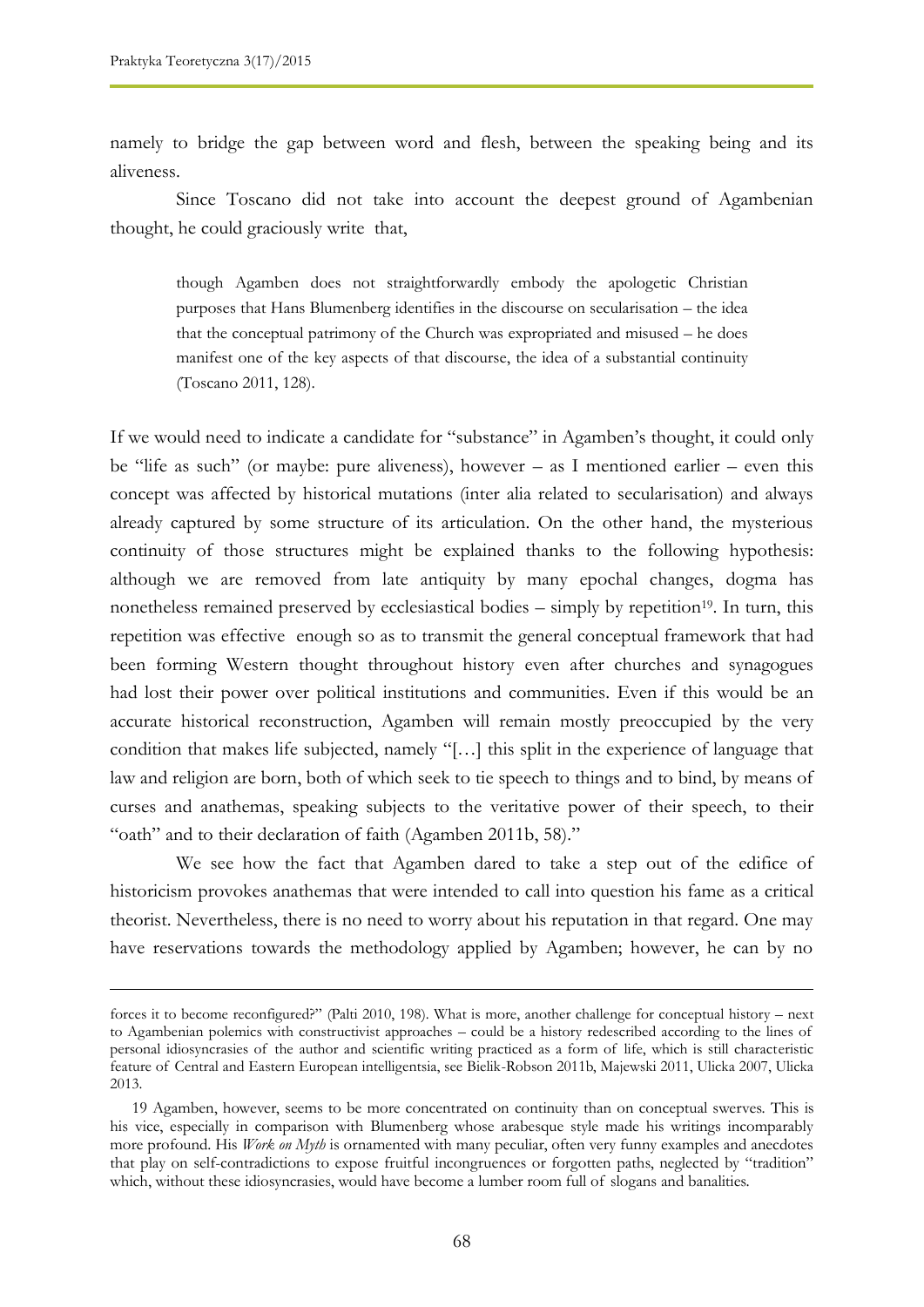means be enthroned, neither ironically nor seriously, as a Church Father. On the contrary, the manner in which he scrutinised ecclesiastical history bespeaks the most possible detachment.

# Conclusion: religion as a side effect

 $\overline{a}$ 

To sum up, Agamben recognizes the impact that theology exerted over political theory and jurisprudence, but he balances it using the opposite perspective with the help of which one can ask about the political provenance of theological concepts. Following Girard's intransigence on searching for the original<sup>20</sup>, Agamben treats theology as merely a reflexive, theoretical and *late* expression of what had been practised by older institutions, even if without justification comparable in density to that elaborated by Christian theologians. In *The Sacrament of Language: An Archaeology of the Oath* (Agamben 2011b) those older institutions were at the centre of the author's analysis: it turned out that religion, next to politics and law, had pullulated from the same, the oldest human institution, the oath. Oath illuminates the origin of language<sup>21</sup>, in turn marking a caesura when aliveness was alienated and abandoned by a creature who had begun to speak on its behalf. Life found itself under the stress of justification22. Reading *Il sacramento del linguaggio* (2008) through the lenses of *Il linguaggio e la morte* (1982), one may risk the hypothesis that, in order to speak, this particular animal, just while becoming a human animal, sacrifices itself, disassociating from aliveness and creating the first *homo sacer*, which became the model for every following act of inclusive exclusion. Viewed from that perspective, religion and theology seem to be derivative, not foundational.

Thus, Agamben deprived Schmittian political theology of its unjustified theological aura and the frightening seriousness that characterises "the ultimate". He pointed to an even more serious phenomenon, turning back to "a time before the separation"<sup>23</sup> , meaning before politics and theology had diverged. This approach may compromise any more historically

<sup>20</sup> "A unique generative force exists that we can only qualify as religious in a sense deeper than the theological one" (Girard 1977, 24).

<sup>21</sup> Colby Dickinson even attempts to link the Agambenian quest for language with "the state of original sin", nonetheless he usually writes this term using quotation marks (Dickinson 2011a).

<sup>22</sup> For that reason, the ruling classes often turned to theology, which was believed to represent a neutral, external authority: "In the same way that sacrificial victims must in principle meet the approval of the divinity before being offered as a sacrifice, the judicial system appeals to a theology as a guarantee of justice. Even when this theology disappears, as has happened in our culture, the transcendental quality of the system remains intact. Centuries can pass before men realize that there is no real difference between their principle of justice and the concept of revenge. Only the transcendental quality of the system, acknowledged by all, can assure the prevention or cure of violence" (Girard 1977, 23–24).

<sup>23</sup> "For this reason, it does not make sense to oppose secularism and the general will to theology and its providential paradigm; what is needed is, rather, an archaeological operation like the one that we have attempted here, one that, by moving upstream to a time before the separation that took place and that turned the two poles into rival but inseparable brothers, undoes the entire economic-theological apparatus and renders it inoperative" (Agamben 2011a, 285).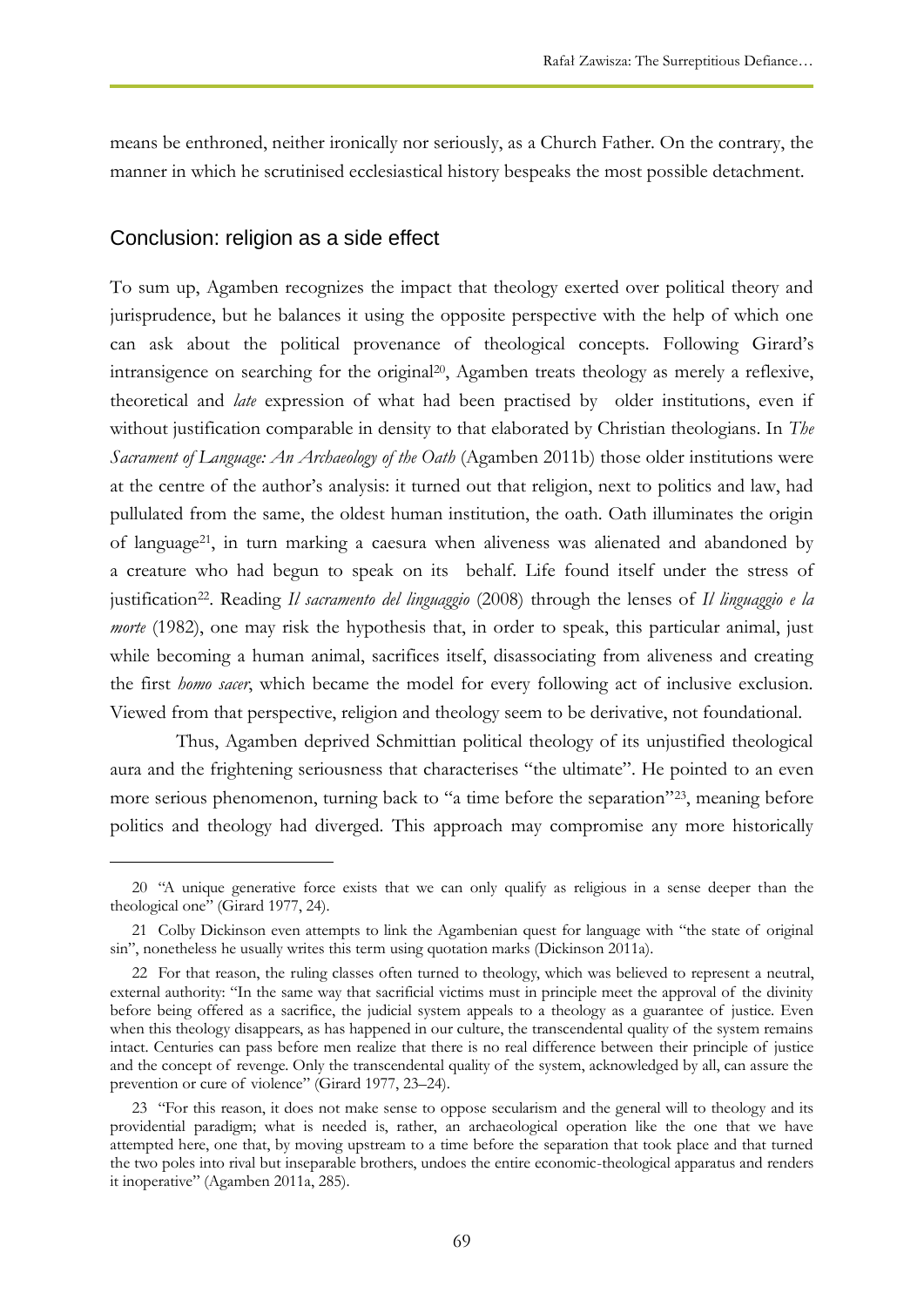oriented philosophical projects, like those conducted by Blumenberg and Foucault, nevertheless the Agambenian perspective also threatens the conservative tendency of conducting ahistorical analyses, or at least it blocks conservative interpretations of his own oeuvre. What can perhaps be estimated as the most promising opening of Agamben's "theological" writings is the chance given, once again, to speculative thought and the courage of posing truly ultimate questions about the human mode of being in the world.

At the same time, it is not nostalgia for dialectical synthesis that reigns in Agambenian thought, but its reversal. Agamben works like a patient watchmaker who, however, does not intend to repair a broken mechanism. His main task is to make a performance out of showing the interiors of this mechanism in their last detail, exposing how this precious toy functions and towards which aims it is used. Agamben's deconstruction of the Western tradition targets its most coherent and cumulative element, namely the transposition of Greek metaphysics into Christian, especially Catholic, theology. His recently published books seem to be the itemised commentaries to *Römischer Katholizismus und politische*  Form (1923) written by Carl Schmitt, where he depicted the political genius of the Catholic Church built on the one sacrificial mechanism, namely *complexio oppositorum*. To put it in a framework alien to the Schmittian intention, but tethered to his conceptual language, this mechanism provided fertile ground for encompassing and overcoming every contradiction, which must have been very useful not only for theology, but also for papal policy as its power expanded and caused the physical or symbolic elimination of the Church's enemies, like Gnostic Christianity and other Gnostics, to only name a few<sup>24</sup>.

Agamben disarmed this sacrificial mechanism, which was particularly active in Catholicism since this institution needed an ultimate justification both for theology (which resulted in the strive for theodicy) and for its "earthly" existence, to explain what would be the secular role of the Church after the Second Coming of Christ did not happen. While Schmitt was inclinable to affirm the whole history of Christianity, Agamben impugns every touchy element of its tradition, above all its political influence: from the titles attributed to Christ as the highest priest and, in consequence, the monopolization of spiritual power by the clergy, through the impossibility of canonical law on the basis of religion which abolished governance by law, to the controversial status of ecclesiastic property. There is no left here one stone upon another… An urgent question arises henceforth: how to put philosophy practised on rubble to good use?

<sup>24</sup> What I can point to only marginally here is the fact that Agamben, despite his sympathy for heterodox and esoteric legacy – probably somehow inspired by Frances Yates who facilitated his stay at the Warburg Institute – remains mostly connected to Spinozian pantheism. That determines his misguided understanding of Gnosticism, which, in turn, affects his anthropology, miserably suspended in limbo between hope and hopelessness, between self-assertion and condemnation.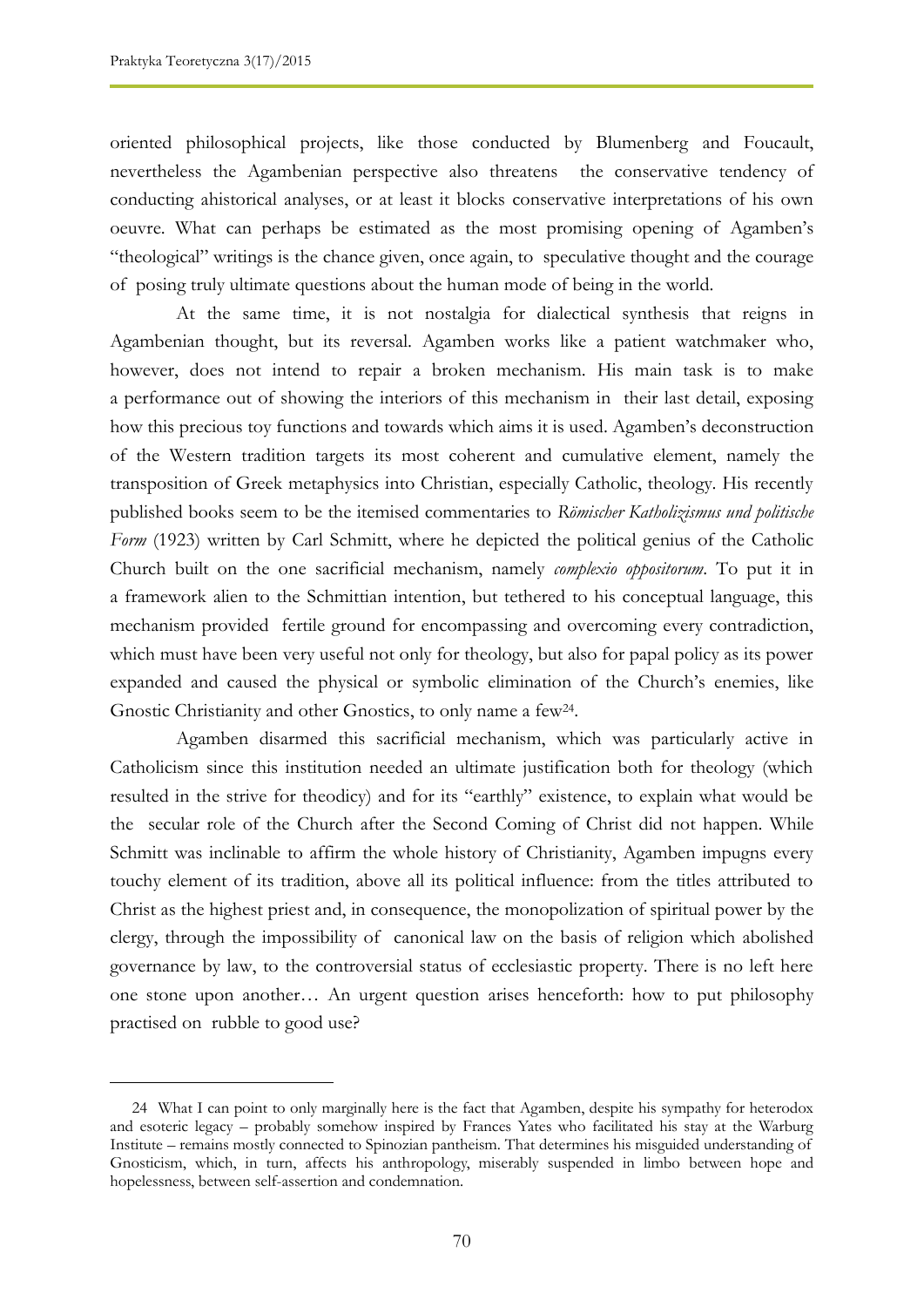#### References

- Agamben, Giorgio. 1991. *Language and Death: the Place of Negativity*. Trans. Karen E. Pinkus, Michael Hardt. Minneapolis: University of Minnesota Press.
- Agamben, Giorgio. 1998. Homo sacer: *Sovereign Power and Bare Life*. Trans. Daniel Heller-Roazen. Stanford: Stanford University Press.
- Agamben, Giorgio. 1999. *Potentialities: Collected Essays in Philosophy*. Trans. and introduction Daniel Heller-Roazen. Stanford: Stanford University Press.
- Agamben, Giorgio. 2000. *Means without End: Notes on Politics*. Trans. Vincenzo Binetti, Cesare Casarino. Minneapolis: University of Minnesota Press.
- Agamben, Giorgio. 2004. *The Open: Man and Animal*. Trans. Kevin Attell. Stanford: Stanford University Press.
- Agamben, Giorgio. 2007a. *Il regno e la gloria: Per una genealogia teologica dell'economia e del governo.*  Homo sacer II, 2. Vicenza: Neri Pozza.
- Agamben, Giorgio. 2007b. *Profanations.* Trans. Jeff Fort. New York: Zone Books.
- Agamben, Giorgio. 2009a. *The Signature of all Things: On Method*. Trans. Luca D'Isanto, Kevin Attell. New York: Zone Books.
- Agamben, Giorgio. 2011a. *The Kingdom and the Glory: For a Theological Genealogy of Economy and Government* (Homo sacer II, 2). Trans. Lorenzo Chiesa, Matteo Mandarini. Stanford: Stanford University Press.
- Agamben, Giorgio. 2011b. *The Sacrament of Language: An Archaeology of the Oath* (Homo sacer II, 3). Trans. Adam Kotsko. Stanford: Stanford University Press.
- Agamben, Giorgio. 2012. *The Church and the Kingdom*. Trans. Leland de la Durantaye. London– New York: Seagull Books.
- Agamben, Giorgio. 2013a. *Opus Dei: An Archeology of Duty*. Trans. Adam Kotsko. Stanford: Stanford University Press.
- Agamben, Giorgio. 2014. *Uso dei corpi*. Vicenza: Neri Pozza Editore.
- Bielik-Robson, Agata. 2010. "The Broken Constellation: Agamben's Theology between Tragedy and Messianism." *Telos* 152: 103–126.
- Bielik-Robson, Agata. 2011a. "Messiah without Resentment, Or What Remains of Messianism in Giorgio Agamben's *Remnants of Auschwitz*." *Bamidbar: Journal of Jewish Thought & Philosophy* 1: 67–78.
- Bielik-Robson, Agata. 2011b. *The Saving Lie: Harold Bloom and Deconstruction*. Evanston: Northwestern University Press.
- Bielik-Robson, Agata. 2012. *Erros: Mesjański witalizm i filozofia*. Kraków: Universitas.
- Blumenberg, Hans. 1983. *The Legitimacy of the Modern Age*. Trans. and introduction Robert M. Wallace. Cambridge: MIT Press.
- Blumenberg, Hans. 1985. *The Work on Myth*. Trans. and introduction Robert M. Wallace. Cambridge: MIT Press.
- Blumenberg, Hans. 2010. *Paradigms for a Metaphorology*. Trans. and afterword Robert Savage. Ithaca: Cornell University Press.
- Depoortere, Frederiek. 2011. "Reading Giorgio Agamben's Homo Sacer with René Girard." *Philosophy Today* 56(2): 108–17.
- Dickinson, Colby. 2011a. *Agamben and Theology*. London–New York: T.&T. Clark.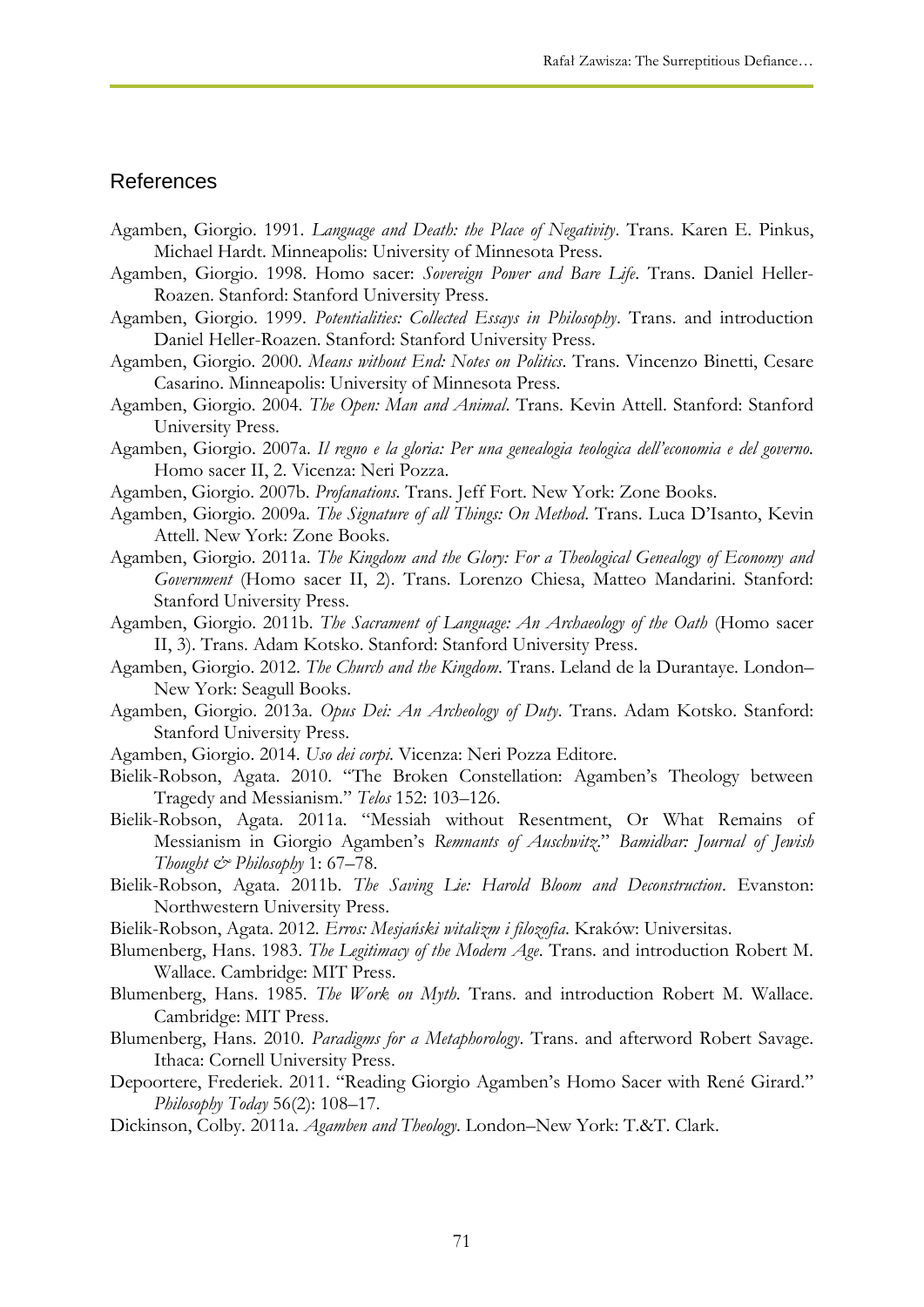- Dickinson, Colby. 2011b. "Beyond Violence, Beyond the Text: The Role of Gesture in Walter Benjamin and Giorgio Agamben, and its Affinity with the Work of René Girard." *Heythrop Journal* 52(6): 952–61.
- Galindo Hervás, Alfonso. 2010. "La gloria y el concepto de lo político en Giorgio Agamben." *Revista de estudios sociales* 35: 66–77.
- Geréby, György. 2008. "Political Theology versus Theological Politics: Erik Peterson and Carl Schmitt." *New German Critique* 35(3/105): 7–33.
- Girard, René. 1977. *Violence and the Sacred*. Trans. Patrick Gregory. Baltimore–London: Johns Hopkins University Press.
- Fox, Christopher A. 2007. "Sacrificial Pasts and Messianic Futures: Religion as a Political Prospect in René Girard and Giorgio Agamben." *Philosophy and Social Criticism* 33(5): 563–95.
- Majewski, Tomasz. 2011. *Dialektyczne feerie: Szkoła frankfurcka i kultura popularna* [Dialectical Féeries: The Frankfurt School and Popular Culture]. Łódź: Wydawnictwo Officyna.
- Palti, Elías José. 2010. "From Ideas to Concepts to Metaphors: The German Tradition of Intellectual History and the Complex Fabric of Language." *History and Theory* 49(2): 194–211.
- Schmitt, Carl. 1985. *Political Theology: Four Chapters on the Concept of Sovereignty*. Trans. George Schwab. Cambridge: MIT Press.
- Sharpe, Matthew. 2009. "Only Agamben Can *Save* us? Against the Messianic Turn Recently Adopted in Critical Theory." *Bible and Critical Theory* 5(3): 40.1–40.20.
- Sudlow, Brian. 2012. "Agamben, Girard and the Life that Does Not Live." In *Intensities: Philosophy, Religion and the Affirmation of Life*, eds. Steven Shakespeare, Katharine S. Moody. Farnham–Burlington: Ashgate.
- Toscano, Alberto. 2011. "Divine Management: Critical Remarks on Giorgio Agamben's *The Kingdom and the Glory*." *Angelaki* 16(3): 125–136.
- Ulicka, Danuta. 2007. *Literaturoznawcze dyskursy możliwe: Studia z dziejów nowoczesnej teorii literatury w Europie Środkowo-Wschodniej* [Possible Discourses of Literaturwissenschaft: Studies on the History of Modern Literary Theory in the Central-Eastern Europe]. Kraków: Universitas.
- Ulicka, Danuta. 2013. *Słowa i ludzie: 10 szkiców z antropologii filologicznej* [Words and People: Ten Essays from the Perspective of Philological Anthropology]. Warszawa: Fundacja Akademia Humanistyczna; Instytut Badań Literackich PAN – Wydawnictwo.
- Zawisza, Rafał. 2012. "Ocalić to, co się da: Witalistyczna interpretacja rozprawy doktorskiej Hanny Arendt pt. 'O pojęciu miłości u Augustyna'." *Praktyka Teoretyczna* 6: 327–345.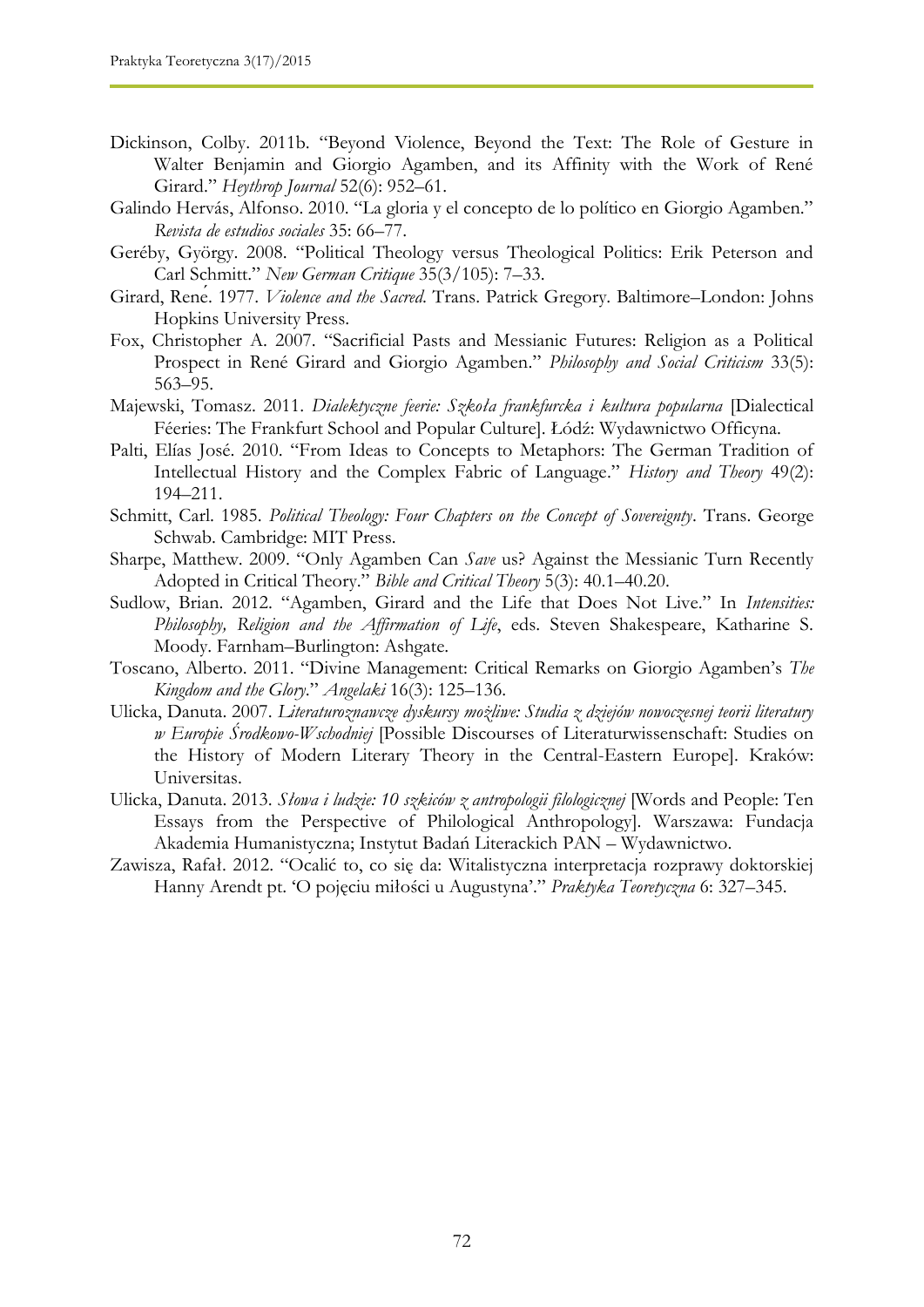**Rafał Zawisza** – is a PhD candidate in the Inter-University Program of Interdisciplinary PhD Studies at the Artes Liberales Academy (Warsaw University). In 2015 he was Józef Tischner Visiting Fellow at the Institute for Human Sciences in Vienna. He is working on a doctoral thesis about Hannah Arendt's cryptotheological defence of the secular world. Other areas of research: genealogy of the concept of natality, the thought of Hans Blumenberg, postsecularism, modern philosophical debates on gnosis.

## **ADDRESS**:

Rafał Zawisza Institut für die Wissenschaften vom Menschen Spittelauer Lände 3 1090 Wien **EMAIL**: rafal.w.zawisza@gmail.com

**CITATION**: Zawisza, Rafał. 2015. The Surreptitious Defiance of Giorgio Agamben. *Praktyka Teoretyczna* 3(17): 58–74 **DOI**: 10.14746/prt.2015.3.4

**Rafał Zawisza** – jest doktorantem na Uniwersytecie Warszawskim w ramach Międzyuczelnianego Programu Interdyscyplinarnych Studiów Doktoranckich Akademii Artes Liberales. W roku 2015 przebywał na stypendium im. Józefa Tischnera w Instytucie Nauk o Człowieku w Wiedniu. Obecnie przygotowuje rozprawę doktorską o kryptoteologicznej obronie świeckości u Hanny Arendt. Pozostałe obszary poszukiwań badawczych: genealogia pojęcia natalności, myśl Hansa Blumenberga, postsekularym, debaty filozoficzne na temat gnozy w nowoczesności.

**TYTUŁ**: Dyskretna przekora Giorgia Agambena

**ABSTRAKT**: Wielu krytyków zarzucało myśli Giorgia Agambena ahistoryczność. Ostatnio podobne oskarżenia wysunął Alberto Toscano, formułując je przez przywołanie krytyki Hansa Blumenberga względem tezy o sekularyzacji oraz jego teorii zmiany epokowej. Według Toscano, z powodu akceptacji dla Schmittiańskiego pojęcia sekularyzacji, bazującego na substancjalizmie historycznym, Agamben nie tylko sprzeniewierza się metodologii Michela Foucaulta – którą deklaratywnie przyjmuje – ale także ciąży ku uznaniu dominacji pojęć teologicznych jako źródła całej filozoficznej tradycji Zachodu oraz jego instytucji politycznych. Moim zamiarem jest pokazanie, że nawet poniekąd powierzchowne stwierdzenia Agambena na temat sekularyzacji są równoważone przez podjęty przez niego